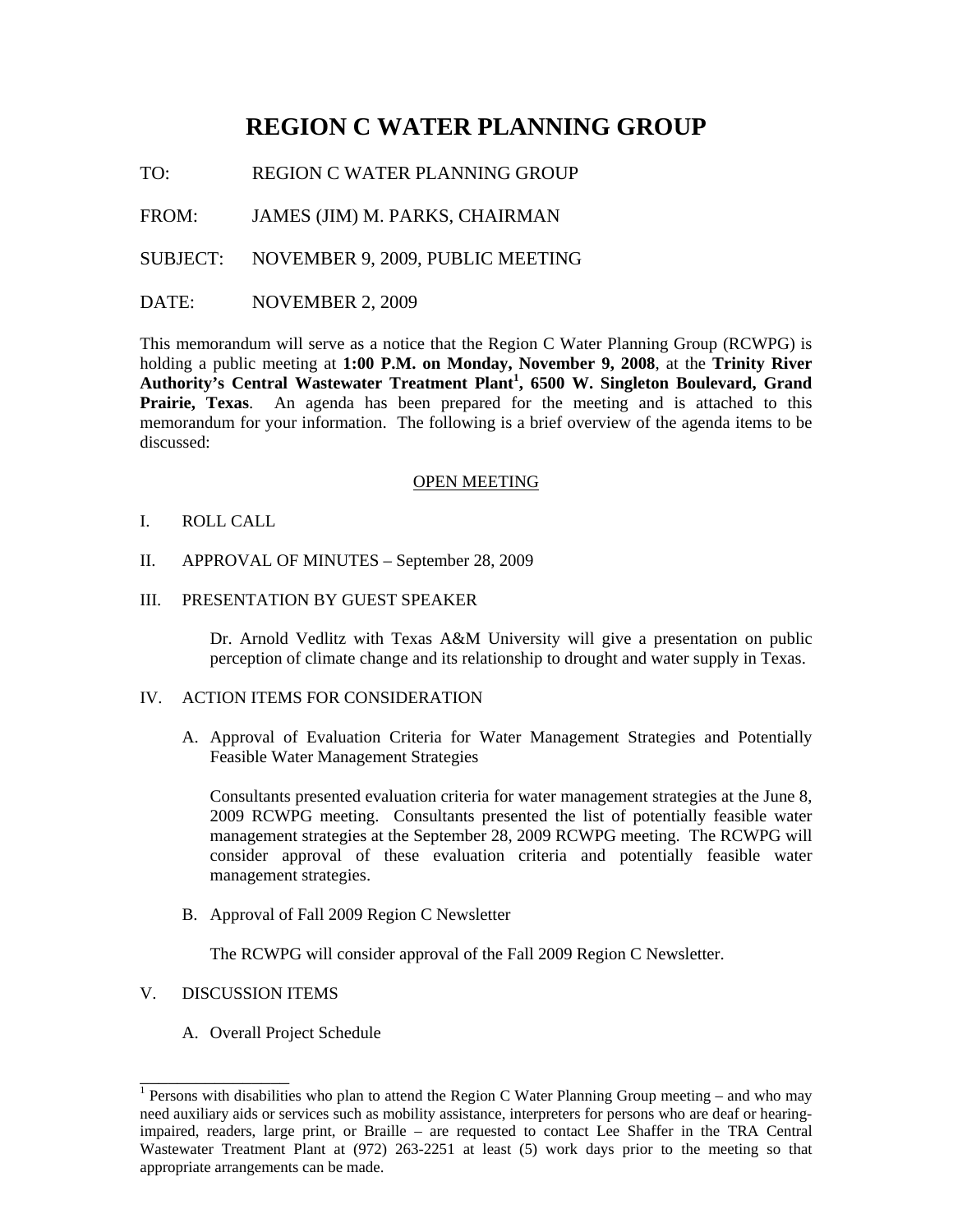Consultants will provide an overview of the schedule.

B. Follow-up on Posted Population and Demand Projections

Consultants will discuss comments received during the public comment period. Consultants have submitted the population and demand projections to the TWDB.

C. Presentation of Chapter 3 - Existing Water Supplies

Consultants will present Draft Chapter 3, which describes existing water supplies for Region C.

D. Update on Water Management Strategies

Consultants will give a summary of progress/results on water management strategies, which is part of Task 4.

E. Update on County Studies

Consultants will give a summary of progress/results on the Cooke-Grayson County Study, Fannin County Study, Freestone County Study, Navarro County Study, and Kaufman County Study. The county studies are part of Task 4.

F. Update on Saline Study

Consultants will give a summary of progress/results on the Saline Water Study, which is part of Task 4.

G. Update on Water Conservation and Drought Management Recommendations

Consultants will present an approach to updating water conservation and drought management recommendations (Task 6).

H. Presentation on Invasive Aquatic Species related to Water Supply

Consultants will present information on invasive aquatic species such as the zebra mussel and their current effect on water supply reservoirs in Region C.

I. Public Participation Updates

Consultants will update the RCWPG on pertinent public participation efforts.

J. Review Environmental Flows Process

Consultants will provide an update on the environmental flows process and associated scientific studies.

K. Update on Overall Status and Next Steps

The consultants will update the RCWPG on the overall status of the Region C plan and the steps they will be taking in the near future.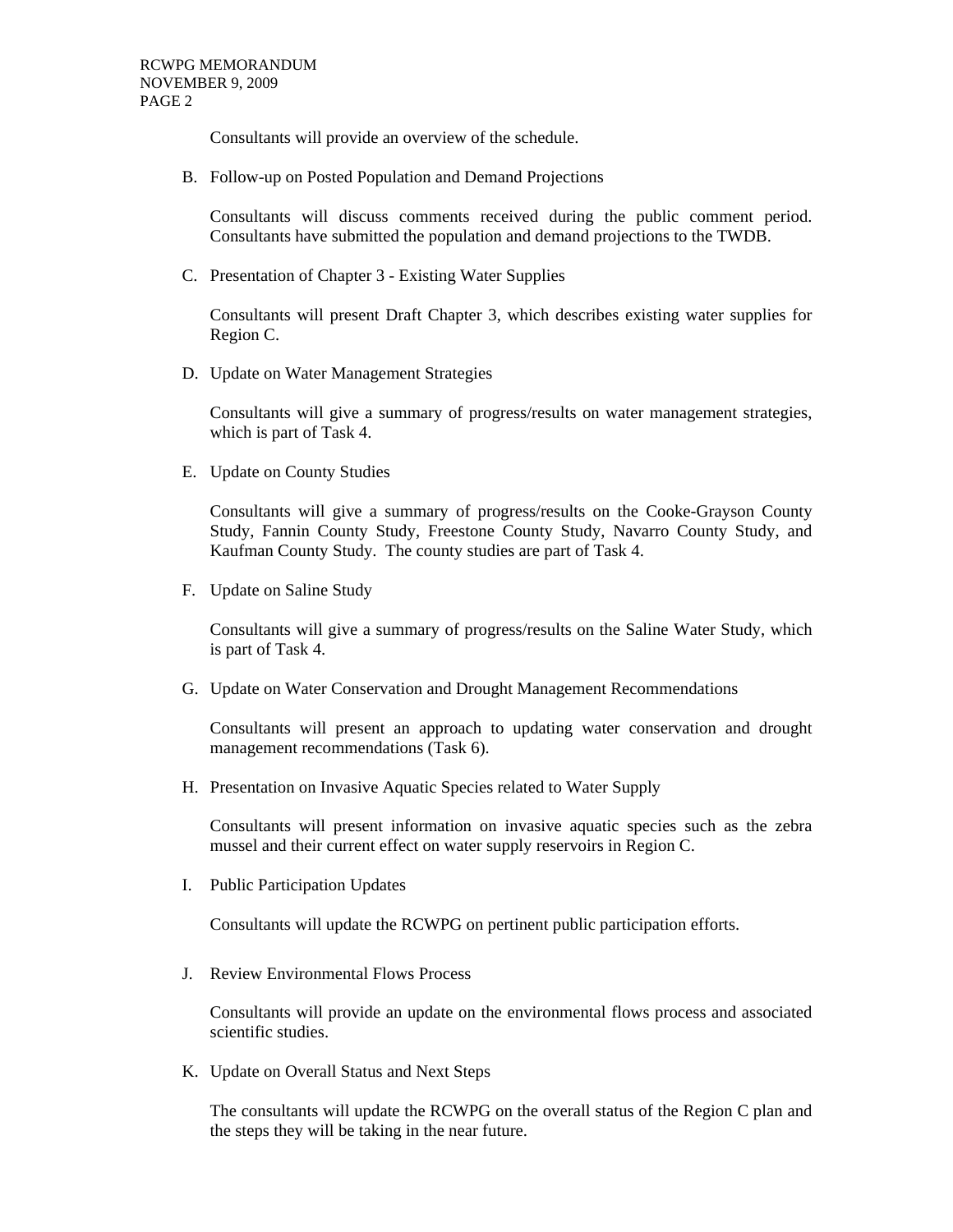## VI. OTHER DISCUSSION

- A. Updates from the Chair
	- 1. Update on Study Commission on Region C Water Supply
	- 2. Update on Water Conservation Advisory Council
	- 3. H2O4Texas Conference, November 16-17, Fort Worth
- B. Report from Regional Liaisons
- C. Report from GMA 8 Liaisons
- D. Report on the Trinity and San Jacinto Rivers and Galveston Bay Stakeholders Committee
- E. Report on the Sabine and Neches Rivers and Sabine Lake Bay Basin and Bay Area Stakeholders Committee
- F. Report from Texas Water Development Board
- G. Report from Texas Department of Agriculture
- H. Report from Texas Parks and Wildlife Department
- I. Confirm Date and Location of Next Meeting January 11, 2010, 1:00 P.M., Trinity River Authority Central Wastewater Plant
- J. Public Comments

## VII. ADJOURNMENT

The following items are enclosed with this memorandum:

- 1. RCWPG Agenda November 9, 2009
- 2. RCWPG Minutes September 28, 2009

cc: Mr. Warren Brewer, Designated Alternate for Danny Vance Ms. Marion Henderson, Designated Alternate for Robert Scott Mr. Tim Fisher, Designated Alternate for Howard Martin Mr. Derrell Hall, Designated Alternate for G. K. Maenius Ms. Sharon Hayes, Designated Alternate for Paul Phillips Mr. Joe Kana, Designated Alternate for Jim McCarter Dr. Thomas LaPoint, Designated Alternate for Mary Vogelson Mr. Jim Oliver, Designated Alternate for Jack Stevens Mr. Mike Rickman, Designated Alternate for Jim Parks Mr. Craig Schkade, Designated Alternate for Russell Laughlin Mr. Ron Sellman, Designated Alternate for Jerry Chapman Mr. Charlie Stringer, Designated Alternate for Jody Puckett Mr. Randy Gideon, Designated Alternate for Steve Berry Mr. Andy Cronberg, Designated Alternate for Frank Crumb Mr. Mark Jones, Designated Alternate for Bill Lewis Mr. Dennis Donoho, Designated Alternate for Connie Standridge Mr. Gary Clayton, Designated Alternate for Tom Woodward Mr. David Rutledge, Designated Alternate for Gary Spicer Mr. David Meesey, TWDB Ms. Angela Masloff, TWDB Mr. E. W. Wesley, TDA Mr. Adam Whisenant, TPWD Mr. Curtis Campbell, Region B Representative